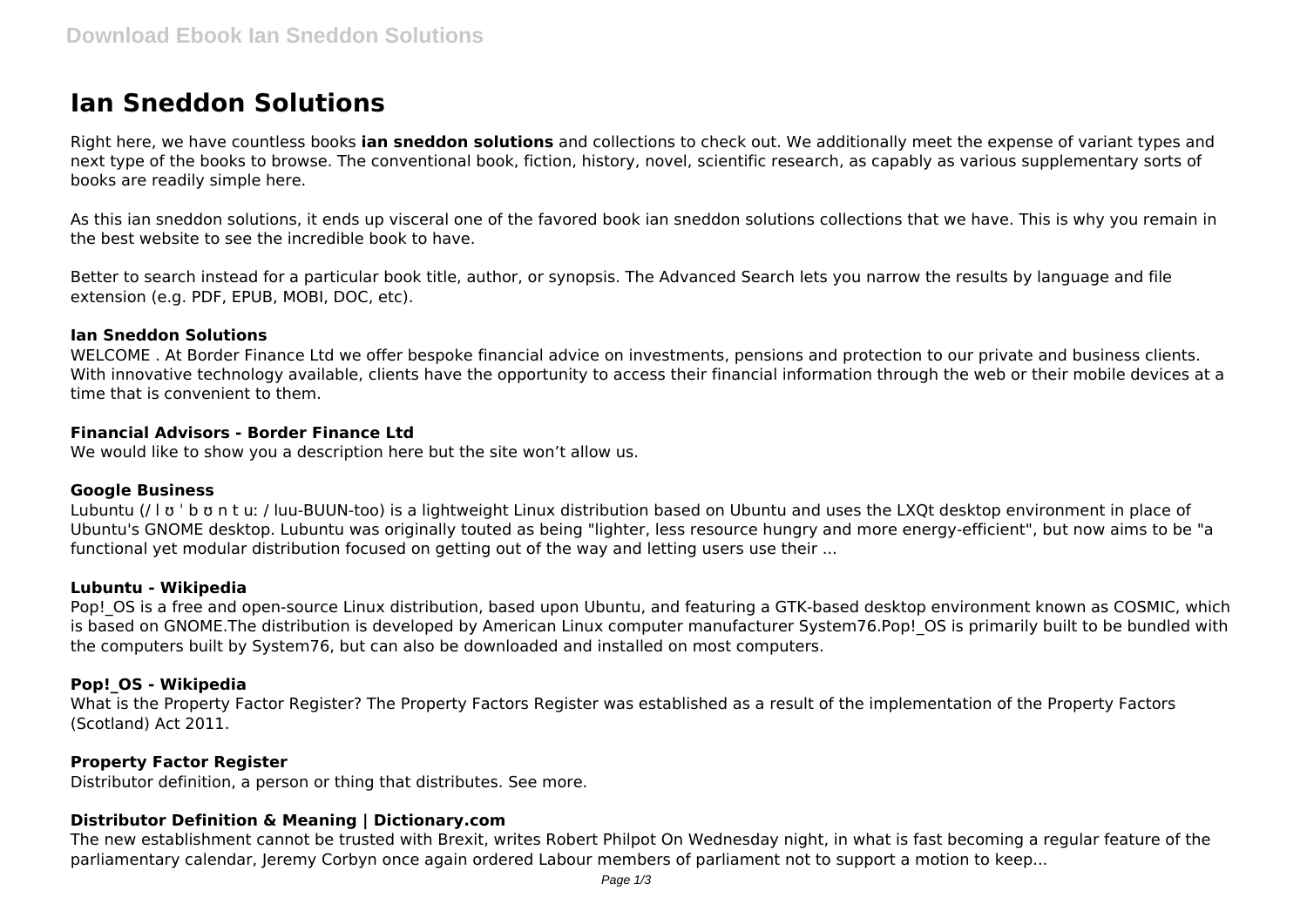# **Progress | News and debate from the progressive community ...**

Snapshot. PWH's Principal Activity is the design, prototyping, production, testing, validation and sales of advanced cooling products and solutions to the motorsports, automotive original equipment manufacturing (OEM), automotive aftermarket and technologies sectors for domestic and international markets as well as manufacturing and distribution facilities in Australia and the USA and ...

# **PWR Holdings Ltd (ASX:PWH) Share Price - Market Index**

Rob is a Manager within the Restructuring and Debt Advisory department at French Duncan Chartered Accountants. CPI qualified with over 16 years experience in all aspects of Corporate and Personal insolvency.

# **Rob Hardie - Manager - French Duncan LLP - LinkedIn**

Lorryspotting.com is the best and most up to date source of information on Eddie Stobart lorries. In addition, we have information on other fleets such as Dodds, Elddis, James Irlam, John Raymond, Langdons and Macfarlanes.

# **Complete List of Hauliers - Lorryspotting.com**

Show all 1554: Story: Glenn: F000219A: Controlled Evacuation Consultants: SYDNEY: NSW: Current: Details: 2c8b111a-cd65-43fcb14e-4e635c7b78aa: Campion: Peter: F000224A

#### **FPAS Register Search - Fire Safety Assessment**

Cell and Gene Therapy Enterprise Solutions and FastTrak Leader, Cytiva ... Ian Gaudet. Senior Director of Process Sciences at Miltenyi Biotec . 8 September 2020. Watch now. ... Kate Sneddon. CEO at Biovault Technical Ltd . 7 December 2016. Watch now.

# **Webinars - BioInsights**

Objective Fractional Calculus and Applied Analysis (FCAA, abbreviated in the World databases as Fract. Calc. Appl. Anal. or FRACT CALC APPL ANAL) is a specialized international journal for theory and applications of an important branch of Mathematical Analysis (Calculus) where differentiations and integrations can be of arbitrary non-integer order. The high standards of its contents are ...

# **Fractional Calculus and Applied Analysis**

Provision of temporary access solutions to restore and convert Grade-II building into 213 luxury apartments. The seven-storey building in Stockport, Greater Manchester, was constructed in c1880 for spinning cotton and wool.

# **Enigma Industrial Services | Temporary Access Solution ...**

London Inc. provides compelling local news and information about London, Ontario business that is relevant, current and actionable. Our multiplatform delivery helps our readers and advertisers engage, interact and, most importantly, succeed.

# **London Inc Magazine | London's Premier Business Publication**

Ian Monaghan, Ian Geoffrey Monaghan (YOB 1959) Tweed Heads, NSW 2485. Allan Miles, Allan David Miles (YOB 1977) Mooliabienee WA 6504 or Bullsbrook 6084. Broner Muchindu (YOB 1981) or Bronah Muchindu, prev of Gosnells WA 6110. Paul Matthews, Paul David Matthew (YOB 1969) Gwellup WA 6018